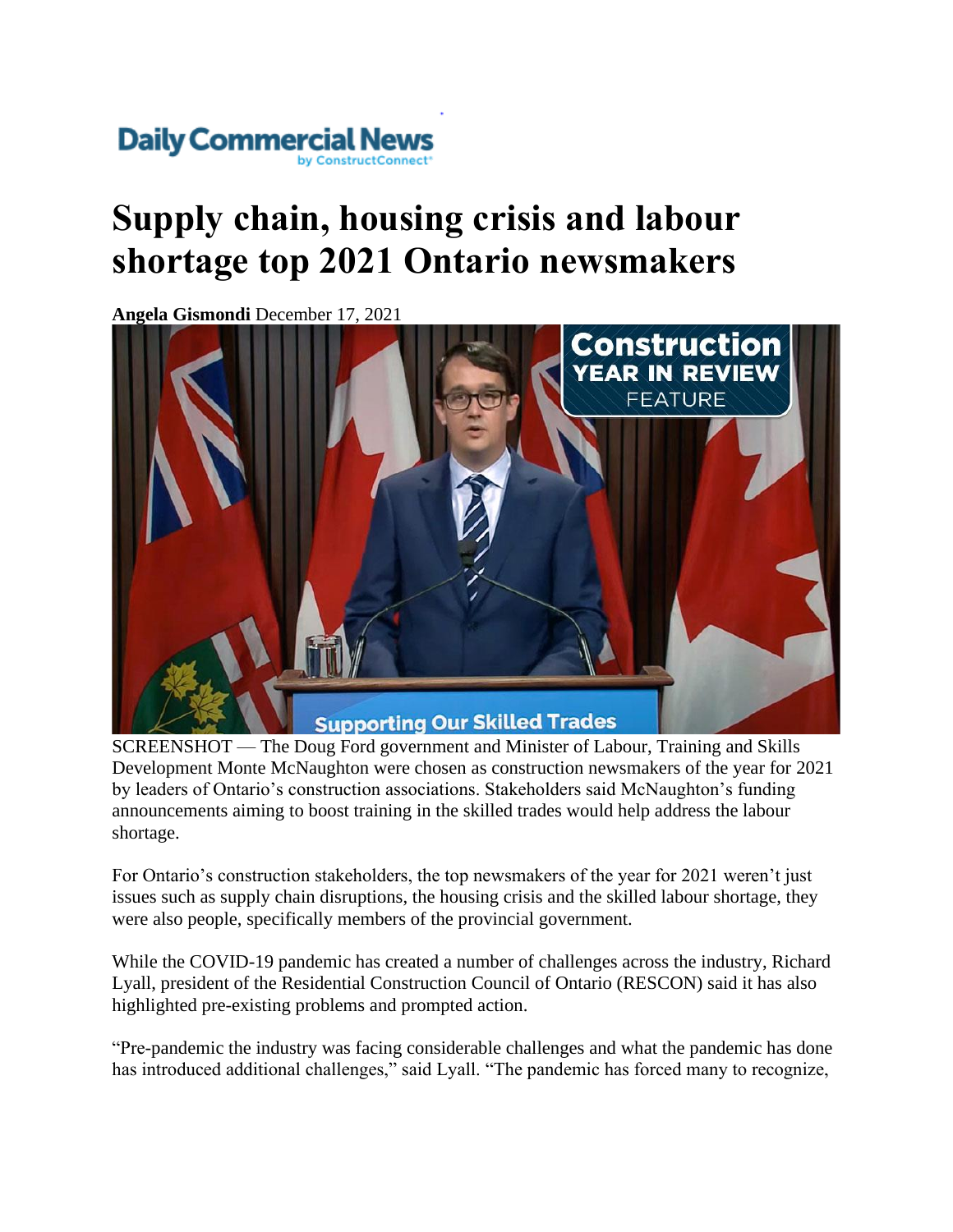address in a meaningful way and actually do something about some of these problems that we are dealing with."

He pointed out things like apprenticeship reform, the skilled labour shortage, immigration, the housing crisis and streamlining the development approvals process have all received a lot of attention over the past few years.

"I think 2021 was an awakening year where we're starting to connect the dots on these things," said Lyall, using housing as an example. "This year everyone gets we've got a supply problem and we're doing something about it."

Stephen Hamilton, director of public affairs, Ontario, for the Progressive Contractors Association of Canada, said the biggest issue in 2021 is the skilled labour shortage which has historically been a problem in the industry but has become worse with the pandemic.

"In the past these were regional concerns but it seems across Ontario and across Canada every sector in construction is dealing with issues in terms of labour supply," said Hamilton.

From a legislative and regulatory standpoint, the biggest change for 2021 would be the official winding down of the Ontario College of Trades and the move to Skilled Trades Ontario. Hamilton said stakeholders will be paying attention to what "Skilled Trades Ontario looks like, what the board looks like and some of the early decisions in 2022. I think that is going to set a framework for how it operates going forward."

Giovanni Cautillo, president of the Ontario General Contractors Association, said the result and effects of the COVID-19 pandemic took the top spot for the association, specifically supply chain disruptions.

"It sent our entire industry into a bit of a tailspin simply because all the tried-and-true methodologies of just in time couldn't apply based on the fact that we couldn't get product in," Cautillo explained. "It caused serious delays."

In terms of people, Cautillo applauded the work of Minister of Labour, Training and Skills Development Monte McNaughton.

"He was constantly making announcements on the skilled trades and attempting to attract people to construction," Cautillo said. "That in our eyes assists construction by leaps and bounds bringing in more people, attracting more people and adding more people to the labour shortage that we are currently facing."

He also said Ontario's Chief Prevention Officer Ron Kelusky, who retired in September, should be commended for the way he stepped up and helped the industry during COVID-19.

"He was constantly engaged with the stakeholders in the industry, he was constantly on calls with us, he was constantly reaching out and touching base about every little nuance," he said.